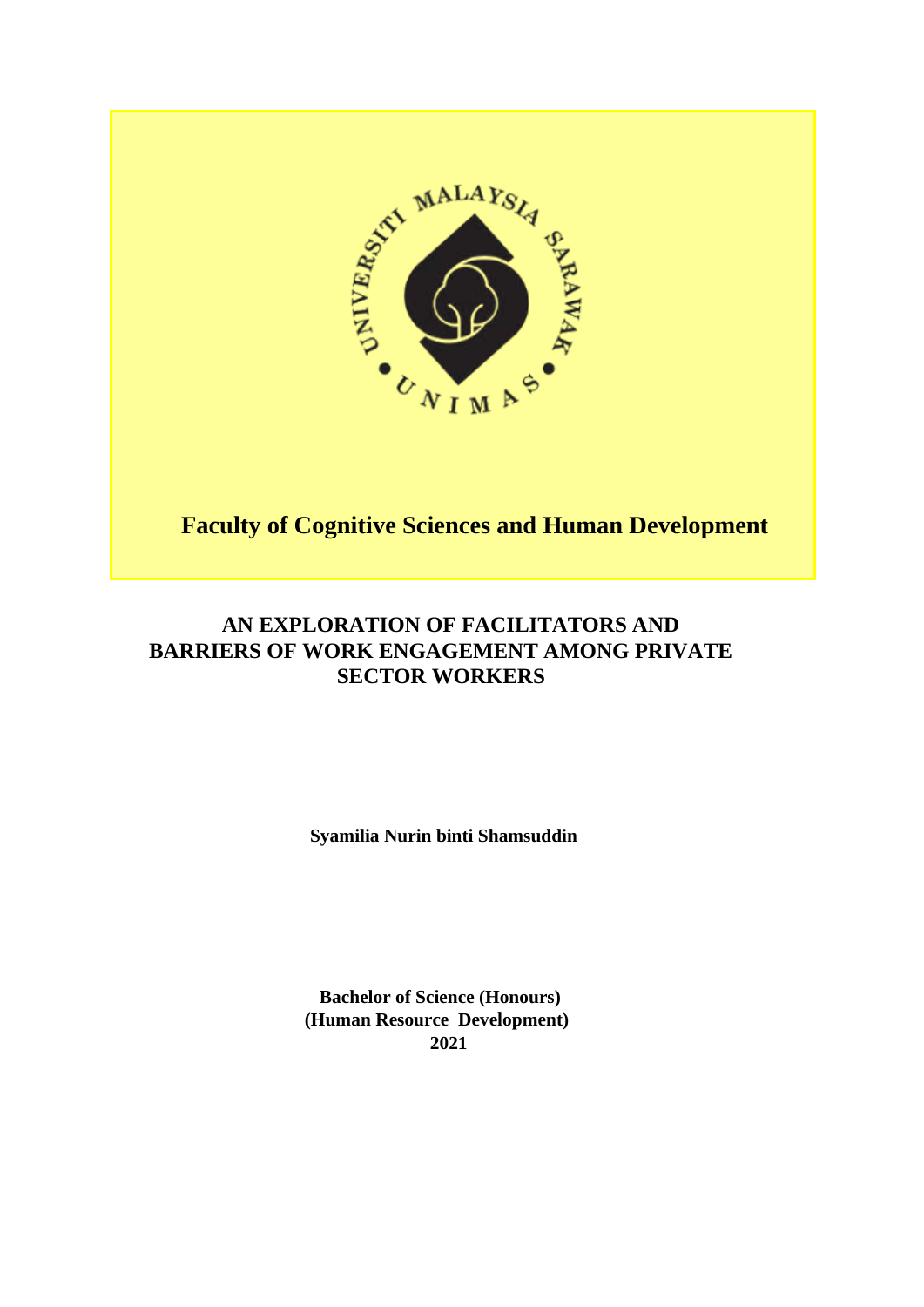#### **UNIVERSITI MALAYSIA SAWARAK**

 Grade: \_\_\_\_\_\_\_\_\_\_\_\_\_ A

**Please tick ()** Final Year Project Report Masters PhD



## **DECLARATION OF ORIGINAL WORK**

This declaration is made on the 9th day of August 2021.

#### **Student's Declaration**:

I SYAMILIA NURIN BINTI SHAMSUDDIN, 67861, FACULTY OF COGNITIVE SCIENCES AND HUMAN DEVELOPMENT hereby declare that the work entitled, AN EXPLORATION OF FACILITATORS AND BARRIERS OF WORK ENGAGEMENT AMONG PRIVATE SECTOR WORKERS is my original work. I have not copied from any other students' work or from any other sources except where due reference or acknowledgement is made explicitly in the text, nor has any part been written for me by another person.

\_\_\_\_\_\_\_\_\_\_\_\_\_\_\_\_\_\_\_\_ \_\_\_\_\_\_\_\_\_\_\_\_\_\_\_\_\_\_\_\_\_\_\_\_

09/08/2021 *SyamiliaNurin*

Date submitted Syamilia Nurin binti Shamsuddin (67861)

#### **Supervisor's Declaration:**

I, DR VICTORIA JONATHAN hereby certifies that the work entitled, AN EXPLORATION OF FACILITATORS AND BARRIERS OF WORK ENGAGEMENT AMONG PRIVATE SECTOR WORKERS was prepared by the above named student, and was submitted to the "FACULTY" as a \* partial/full fulfillment for the conferment of BACHELOR OF SCIENCE WITH HONOURS (HUMAN RESOURCE DEVELOPMENT), and the aforementioned work, to the best of my knowledge, is the said student's work

Received for examination by:  $\bigcup_{n=1}^{\infty}$   $\bigcup_{n=1}^{\infty}$  Date: 24/08/2021

(DR VICTORIA JONATHAN)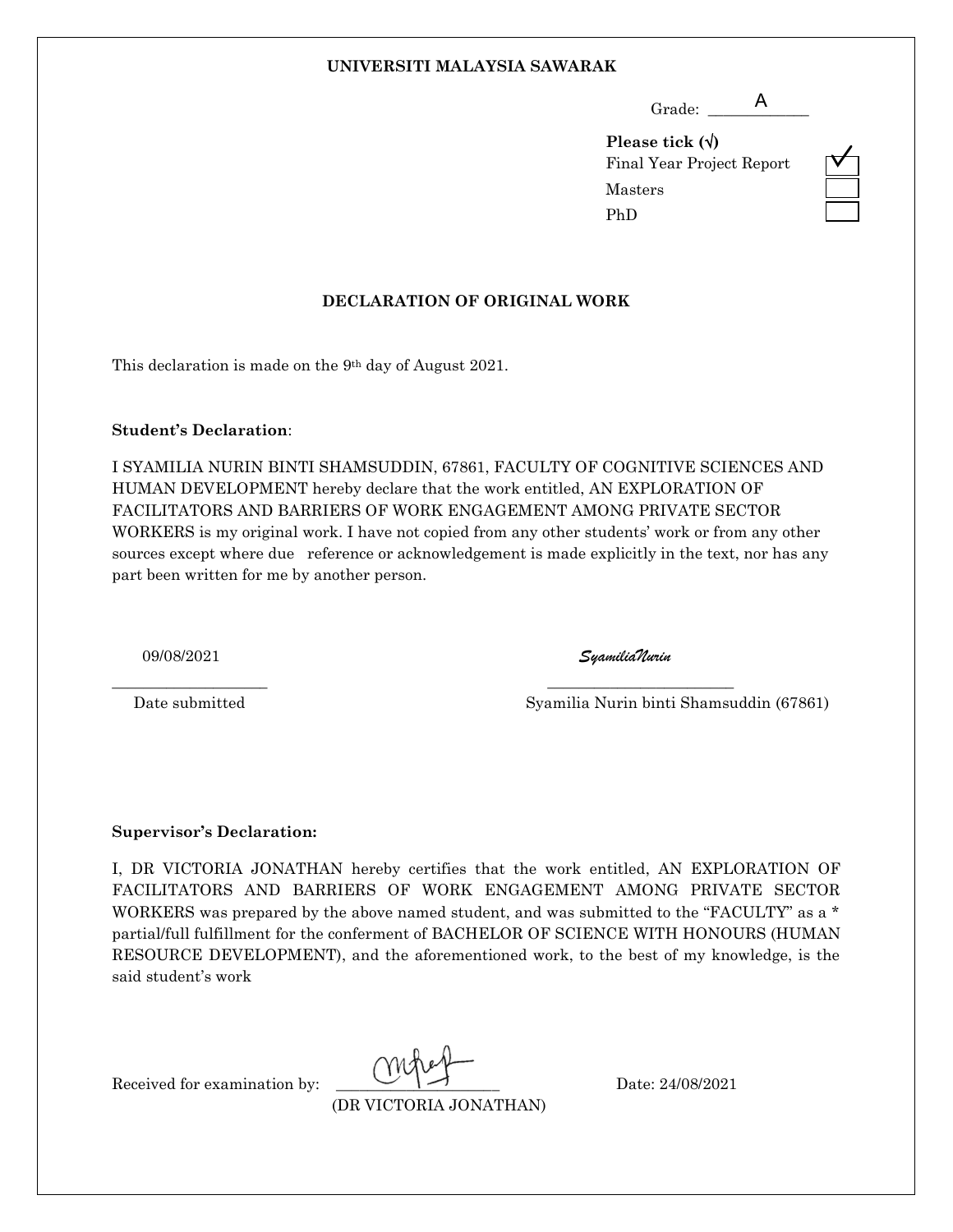I declare this Project/Thesis is classified as (Please tick  $(\forall)$ ):

 **CONFIDENTIAL** (Contains confidential information under the Official Secret Act 1972)**\* RESTRICTED** (Contains restricted information as specified by the organisation where research was done)**\***

**OPEN ACCESS**

#### **Validation of Project/Thesis**

I therefore duly affirmed with free consent and willingness declared that this said Project/Thesis shall be placed officially in the Centre for Academic Information Services with the abide interest and rights as follows:

- This Project/Thesis is the sole legal property of Universiti Malaysia Sarawak (UNIMAS).
- The Centre for Academic Information Services has the lawful right to make copies for the purpose of academic and research only and not for other purpose.
- The Centre for Academic Information Services has the lawful right to digitise the content to for the Local Content Database.
- The Centre for Academic Information Services has the lawful right to make copies of the Project/Thesis for academic exchange between Higher Learning Institute.
- No dispute or any claim shall arise from the student itself neither third party on this Project/Thesis once it becomes sole property of UNIMAS.
- This Project/Thesis or any material, data and information related to it shall not be distributed, published or disclosed to any party by the student except with UNIMAS permission.

Student's signature *\_\_\_\_\_\_\_\_\_\_\_\_\_\_\_\_\_\_\_\_\_\_\_\_\_\_\_\_\_* Supervisor's signature:

(09/08/2021) (24/08/2021)

Current Address: No. 24 Lorong 3 Kg Temenggong, Jalan Matang, 93050 Kuching, Sarawak.

Notes: **\*** If the Project/Thesis is **CONFIDENTIAL** or **RESTRICTED**, please attach together as annexure a letter from the organisation with the period and reasons of confidentiality and restriction.

[The instrument was duly prepared by The Centre for Academic Information Services]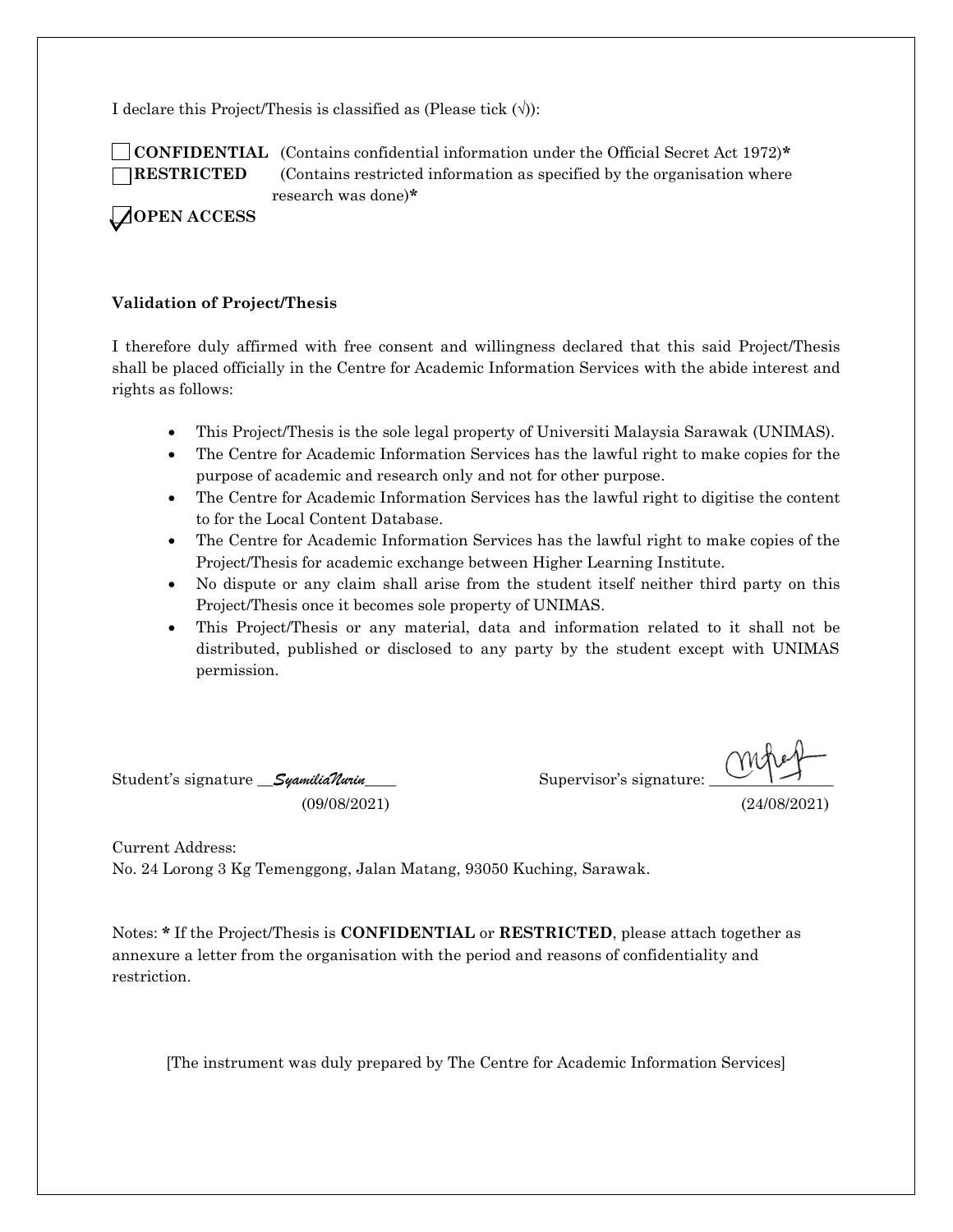# **AN EXPLORATION OF FACILITATORS AND BARRIERS OF WORK ENGAGEMENT AMONG PRIVATE SECTOR WORKERS**

SYAMILIA NURIN BINTI SHAMSUDDIN

This project is submitted in partial fulfillment of the requirements for a Bachelor of Science with Honours (Human Resource Development)

Faculty of Cognitive Sciences and Human Development UNIVERSITI MALAYSIA SARAWAK (2021)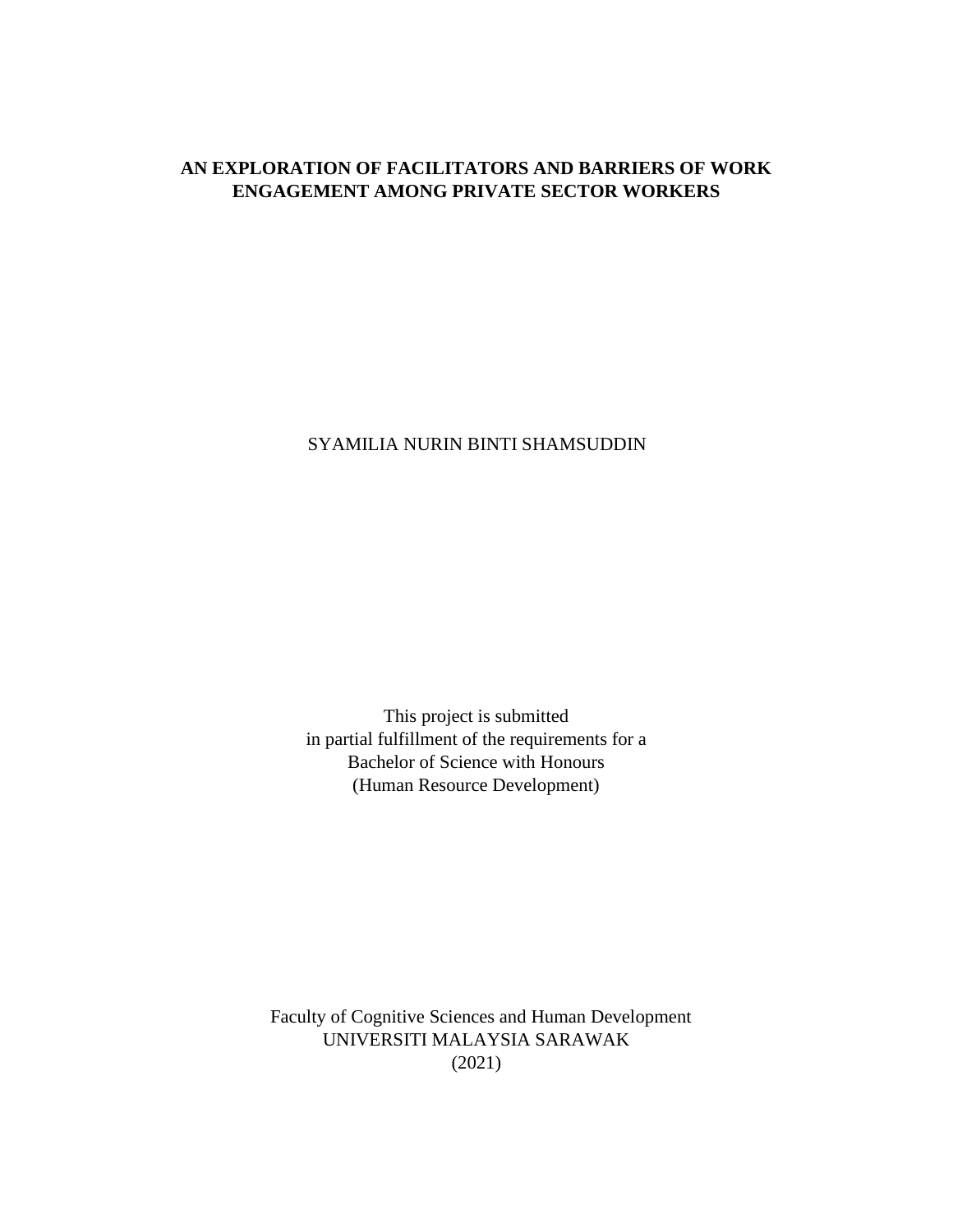The project entitled 'An Exploration of Facilitators and Barriers of Work Engagement among Private Sector Workers was prepared by Syamilia Nurin binti Shamsuddin and submitted to the Faculty of Cognitive Sciences and Human Development in partial fulfillment of the requirements for a Bachelor of Science with Honours (Human Resource Development)

Received for examination by:

----------------------------------- (Dr Victoria Jonathan)

Date:

24/08/2021 -----------------------------------

**Grade**

**A**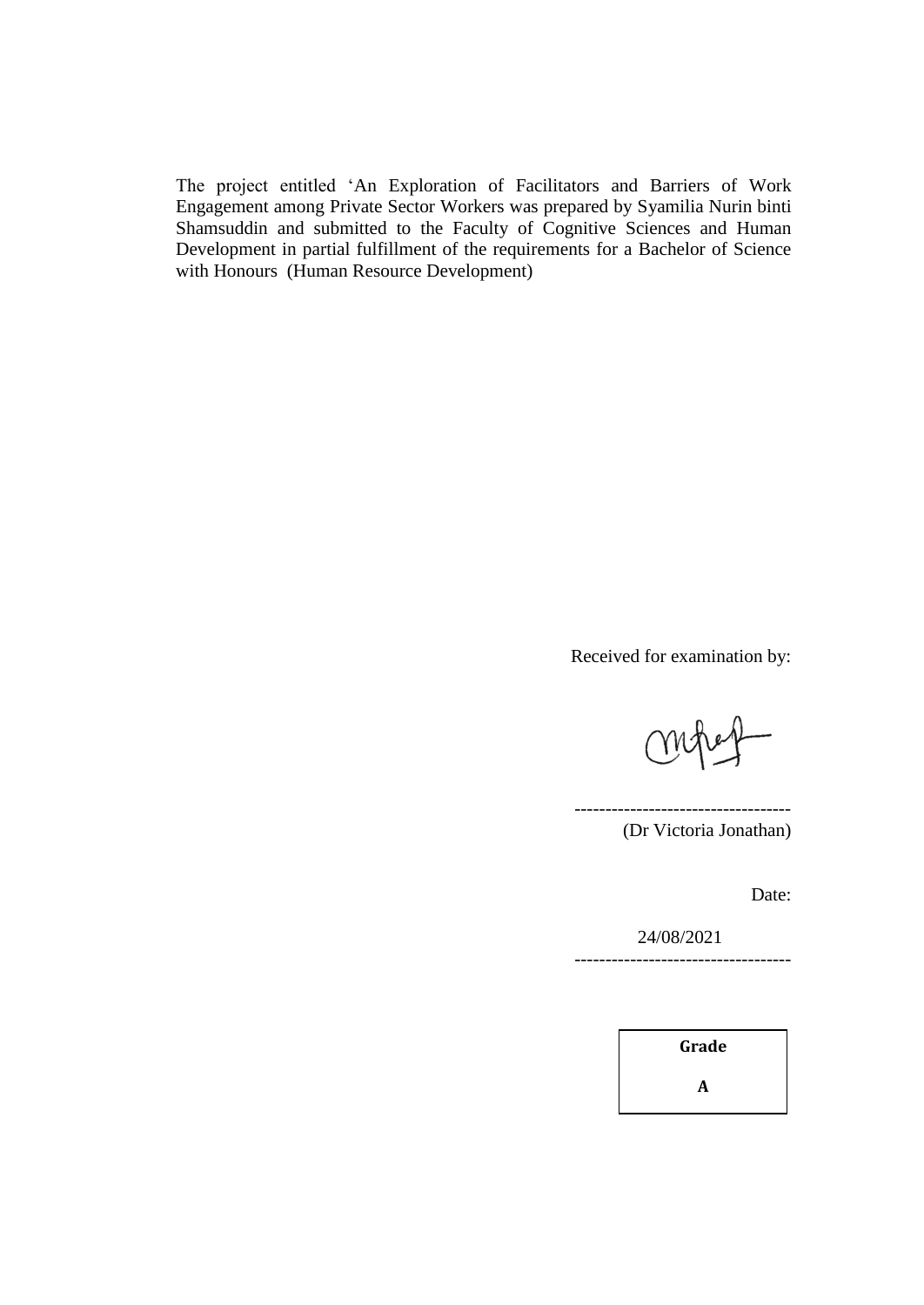#### **ACKNOWLEDGEMENT**

First and foremost, I would like to express my gratitude to my beloved final year project supervisor, Dr Victoria Jonathan for all the guidance, supports and precious advice throughout the study. Her insightful comments and wide knowledge have facilitated me in completing this study.

In addition, my sincere thank goes to Dr Hana as evaluator for my project presentations as her valuable comments have helped me to improve my final year project. Moreover, I would also like to deliver a huge of appreciation to all the informants who are providing useful information for this study to be completed. Their cooperation and willingness in taking part of this study are highly appreciated.

Furthermore, special thanks to my fellow friends and course mates for their encouragement and supports throughout the years of studies in UNIMAS. On top of that, I would like to dedicate this project paper to my beloved parents and family members with a gratitude of thanks. Their unconditional love, caring and supports in terms of emotional as well as financial have been the main sources of motivation for me to complete my study.

Last but not least, I would like to convey my sincere appreciation to everyone who is involved in my completion of the final year project either directly or indirectly.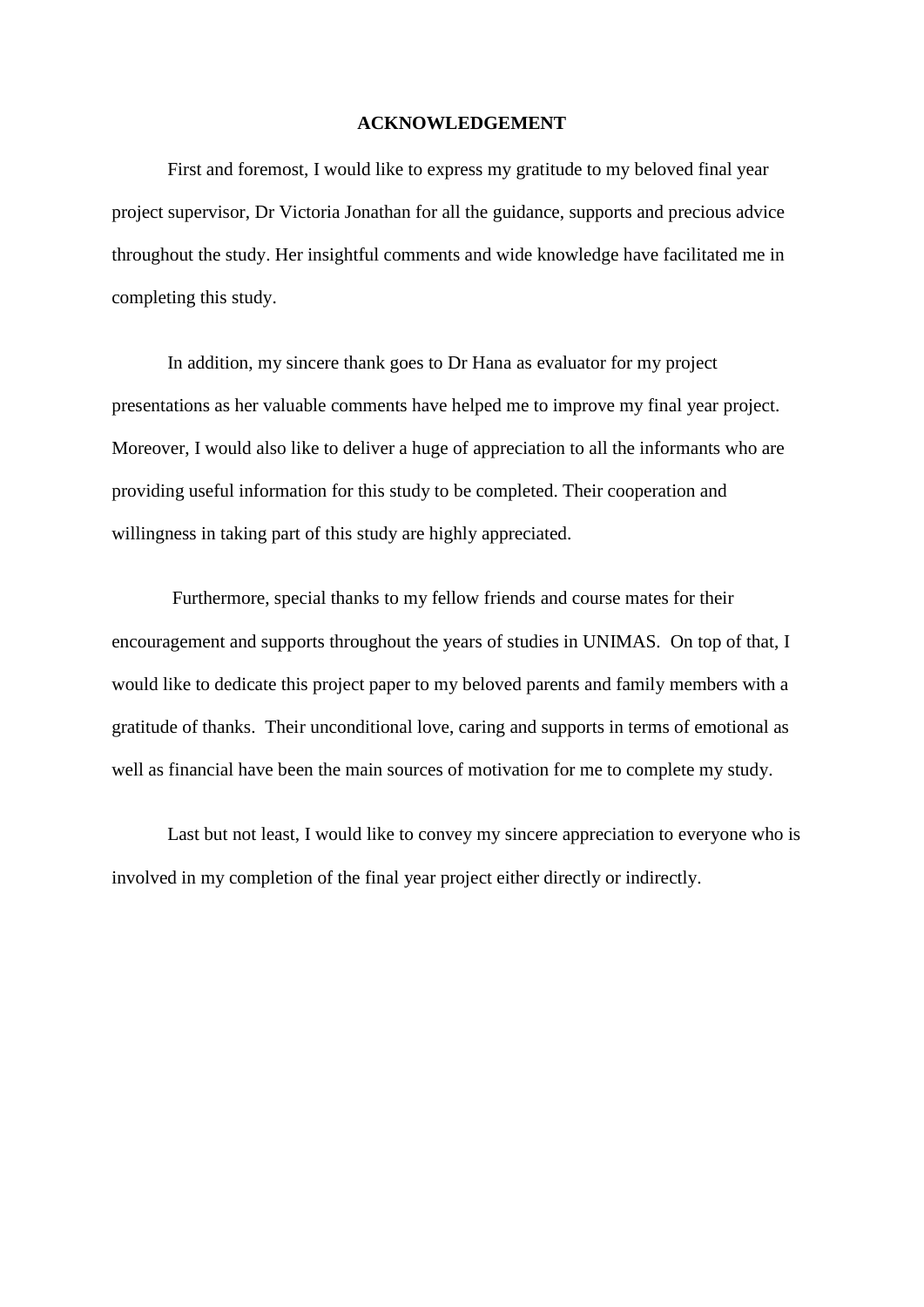| <b>TABLE OF CONTENTS</b> |  |  |
|--------------------------|--|--|
|--------------------------|--|--|

| <b>CHAPTER 1 INTRODUCTION</b>      |
|------------------------------------|
|                                    |
|                                    |
|                                    |
|                                    |
|                                    |
|                                    |
|                                    |
|                                    |
|                                    |
|                                    |
|                                    |
|                                    |
| <b>CHAPTER 2 LITERATURE REVIEW</b> |
|                                    |
|                                    |
|                                    |
|                                    |
|                                    |
|                                    |
|                                    |
|                                    |
|                                    |
|                                    |
|                                    |
|                                    |
|                                    |
|                                    |
|                                    |
|                                    |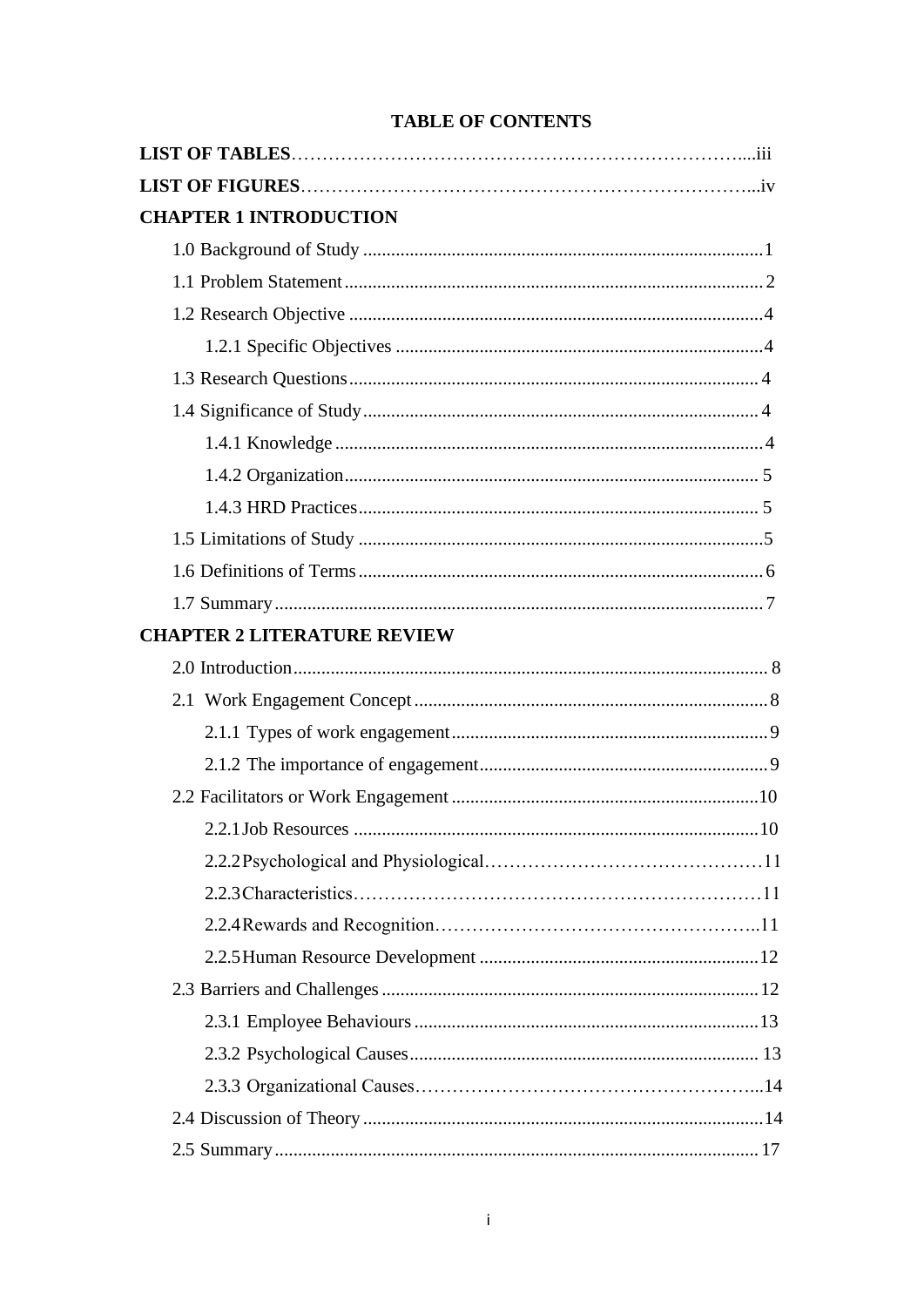# **CHAPTER 3 METHODOLOGY**

| 3.2.1                    |  |
|--------------------------|--|
| 3.2.2                    |  |
| 3.2.3                    |  |
|                          |  |
|                          |  |
|                          |  |
| 3.5.1                    |  |
| 3.5.2                    |  |
|                          |  |
|                          |  |
|                          |  |
| <b>CHAPTER 4 FINDING</b> |  |
|                          |  |
|                          |  |
|                          |  |
|                          |  |
|                          |  |
| <b>CHAPTER 5</b>         |  |
|                          |  |
|                          |  |
|                          |  |
|                          |  |
|                          |  |
|                          |  |
|                          |  |
|                          |  |
|                          |  |
|                          |  |
|                          |  |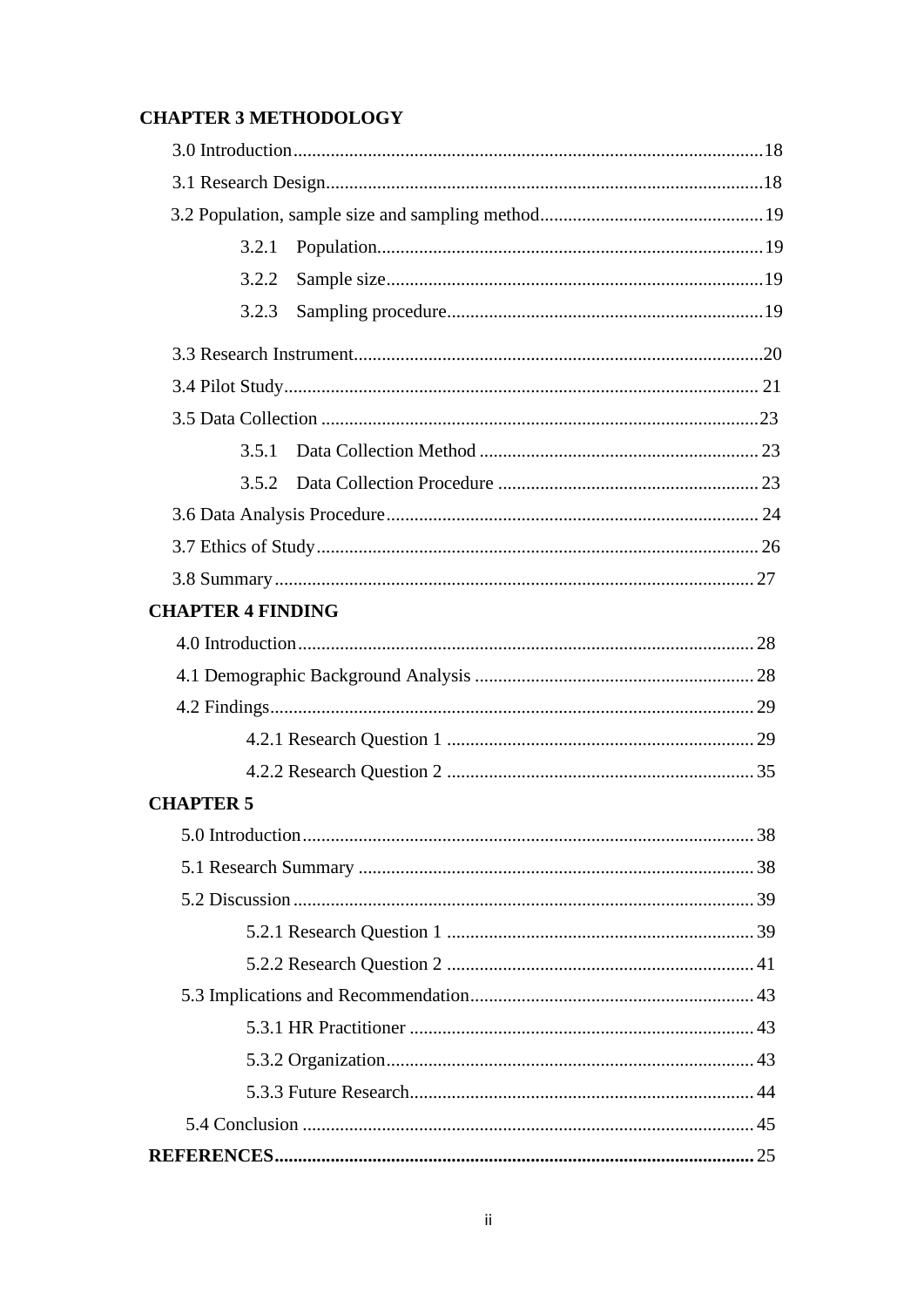# **LIST OF TABLES**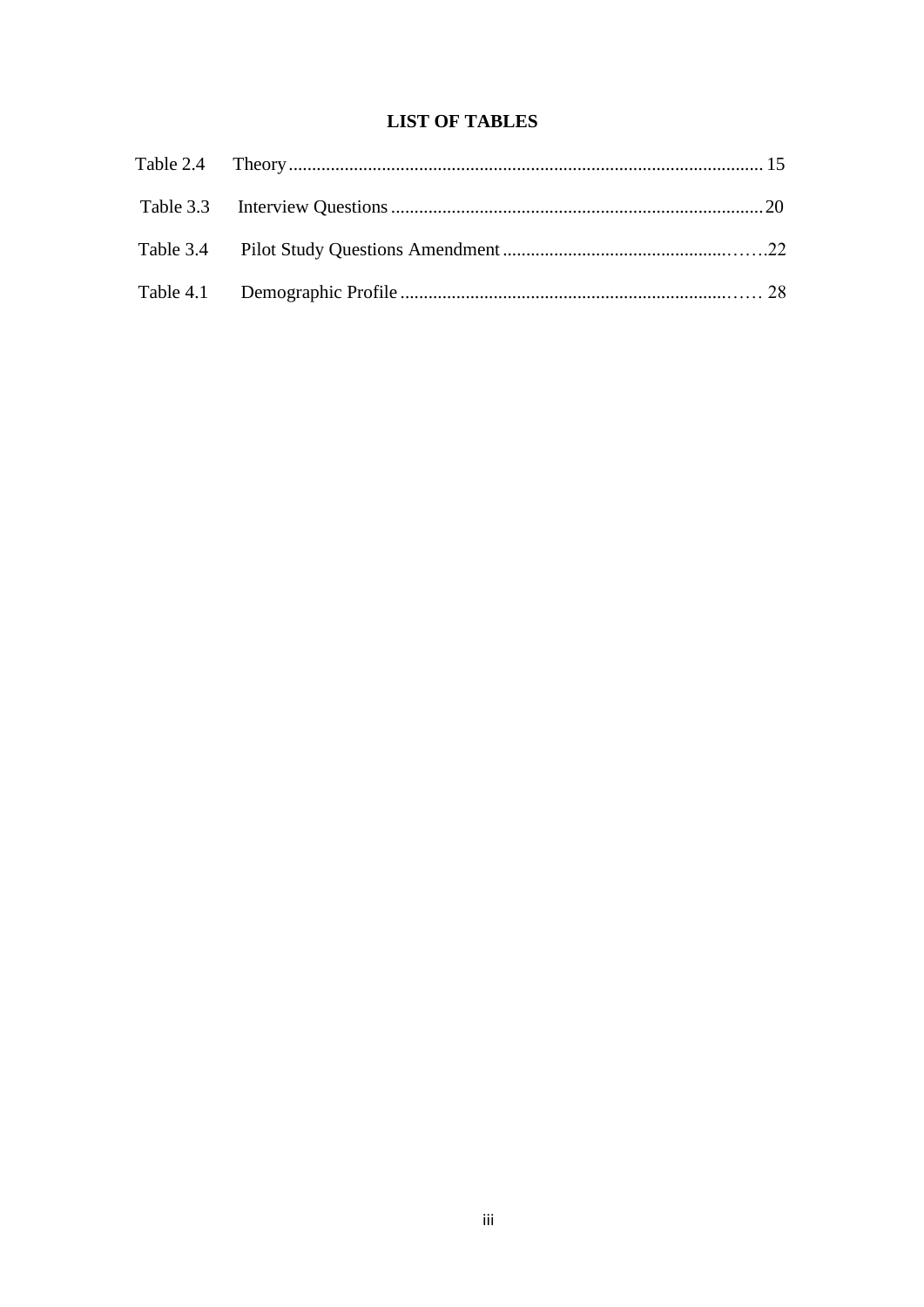# **LIST OF FIGURES**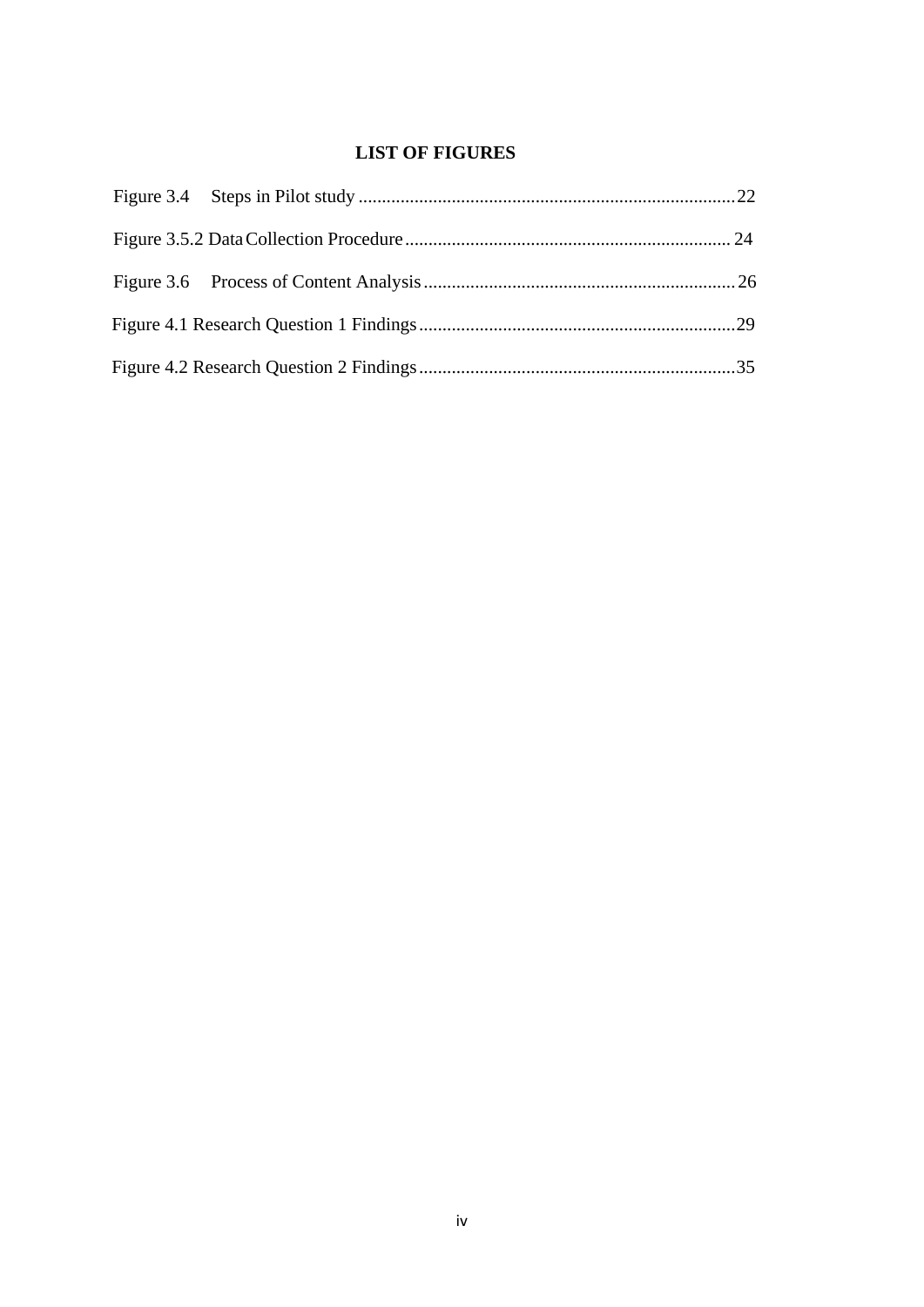#### **ABSTRACT**

# **AN EXPLORATION OF FACILITATORS AND BARRIERS OF WORK ENGAGEMENT AMONG PRIVATE SECTOR WORKERS**

# SYAMILIA NURIN BINTI SHAMSUDDIN

There are rapid changes in the world of work in many aspects. Employees who are the important asset in an organization contribute to its success and achievement. In light of the concerns, employees need to adapt with the changes involving their task in order to be engaged. This study attempts to explore and identified the facilitators and barriers of work engagement of employees working in private sectors. While the significant attention has been made on the concept of work engagement, there were few gaps in this study particularly in less study in Malaysia and its methodology. The research design used is qualitative case study in qualitative approach. The study was conducted in Kuching, Sarawak. The data were collected from 8 respondents which were employed in private sectors which were coming private institution and private automotive industry The data were collected using a semistructured interview and audio recorded. Content analysis was used for data analysis procedure. It was found that passion, support received working environment and condition, learning and development initiatives, and rewards and recognition are the major facilitators in employees' work engagement. Meanwhile, the barriers discovered were personal characteristics (laziness, boredom, not feeling positive, and delaying works), work-related factors (new changes at workplace, and working condition), and personal problems. Finally, summarization, implication, and recommendation for this study are also further elaborated to gives insight and awareness as well as providing measures for the barriers at work.

**Keywords:** work engagement, private sector employees, facilitators, barriers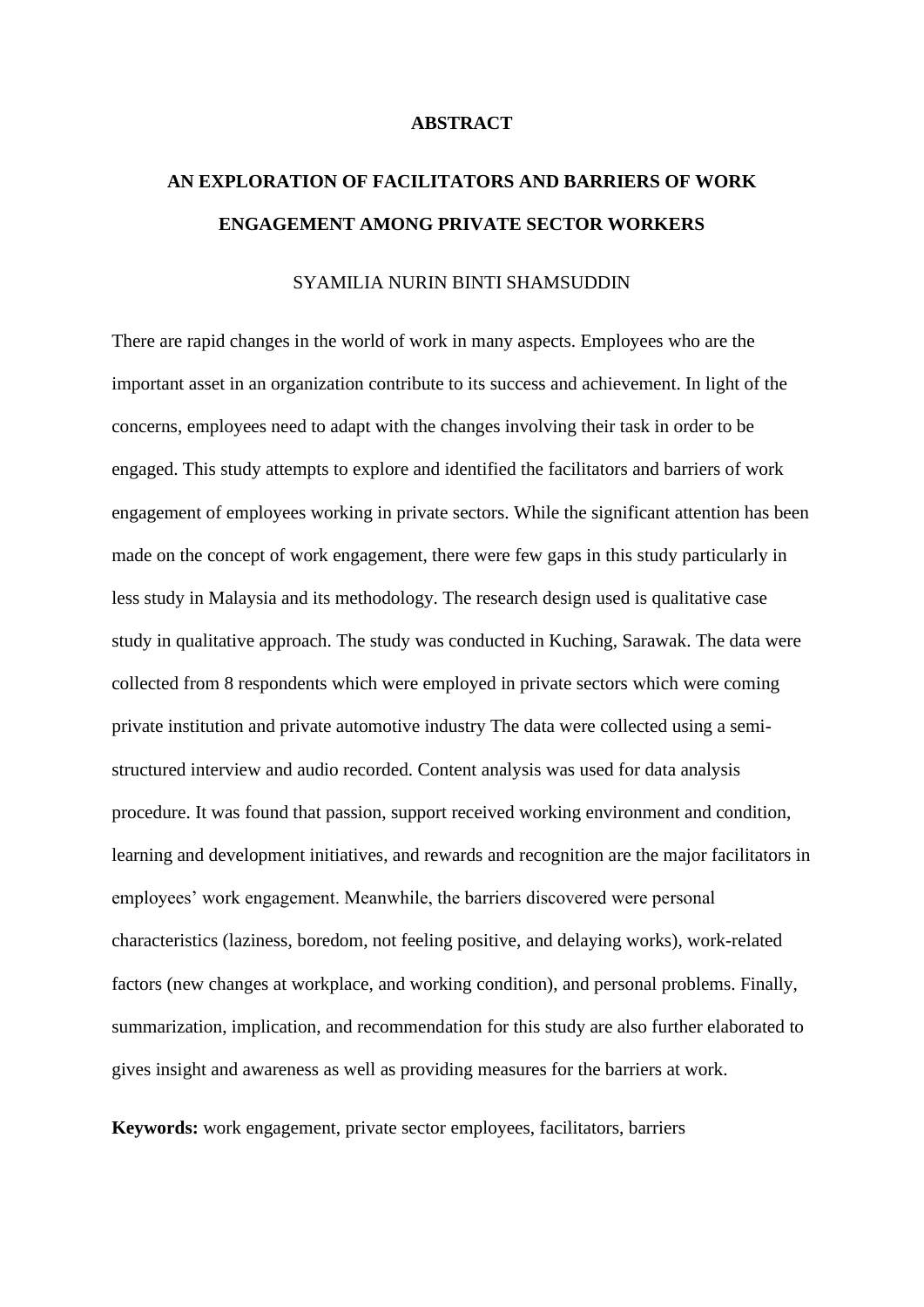#### **ABSTRAK**

# **PENEROKAAN FASILITATOR DAN HALANGAN PENGLIBATAN KERJA DALAM KALANGAN PEKERJA SEKTOR SWASTA**

# SYAMILIA NURIN BINTI SHAMSUDDIN

*Terdapat perubahan pesat dalam dunia kerja dalam banyak aspek. Pekerja yang merupakan aset penting dalam sesebuah organisasi menyumbang kepada kejayaan dan pencapaiannya. Memandangkan kebimbangan itu, pekerja perlu menyesuaikan diri dengan perubahan yang melibatkan tugas mereka. Kajian ini cuba untuk meneroka dan mengenal pasti fasilitator dan halangan penglibatan kerja pekerja yang bekerja di sektor swasta. Walaupun perhatian yang ketara telah dibuat terhadap konsep penglibatan kerja, terdapat beberapa jurang dalam kajian ini terutamanya dalam kajian yang kurang di Malaysia dan metodologinya. Reka bentuk penyelidikan yang digunakan adalah kajian kes dalam pendekatan kualitatif. Kajian ini dijalankan di Kuching, Sarawak. Data tersebut dikumpulkan daripada 8 responden yang diambil bekerja di sektor swasta dari institusi swasta dan industry automotif. Data dikumpul menggunakan rakaman temu ramah separa berstruktur dan audio. Analisis kandungan digunakan untuk prosedur analisis data. Didapati bahawa semangat, sokongan menerima persekitaran kerja dan keadaan, inisiatif pembelajaran dan pembangunan, dan ganjaran dan pengiktirafan sebagai fasilitator utama dalam penglibatan kerja pekerja. Sementara itu, halangan yang ditemui adalah ciri-ciri peribadi (malas, bosan, tidak berasa positif, dan melengahkan kerja), faktor berkaitan kerja (perubahan baru di tempat kerja, dan keadaan bekerja), dan masalah peribadi. Akhir sekali, ringkasan, implikasi, dan cadangan untuk kajian ini juga dihuraikan selanjutnya untuk memberi pandangan dan kesedaran serta menyediakan langkah-langkah untuk halangan di tempat kerja.*

*Kata kunci: penglibatan kerja, pekerja sektor swasta, fasilitator, halangan,*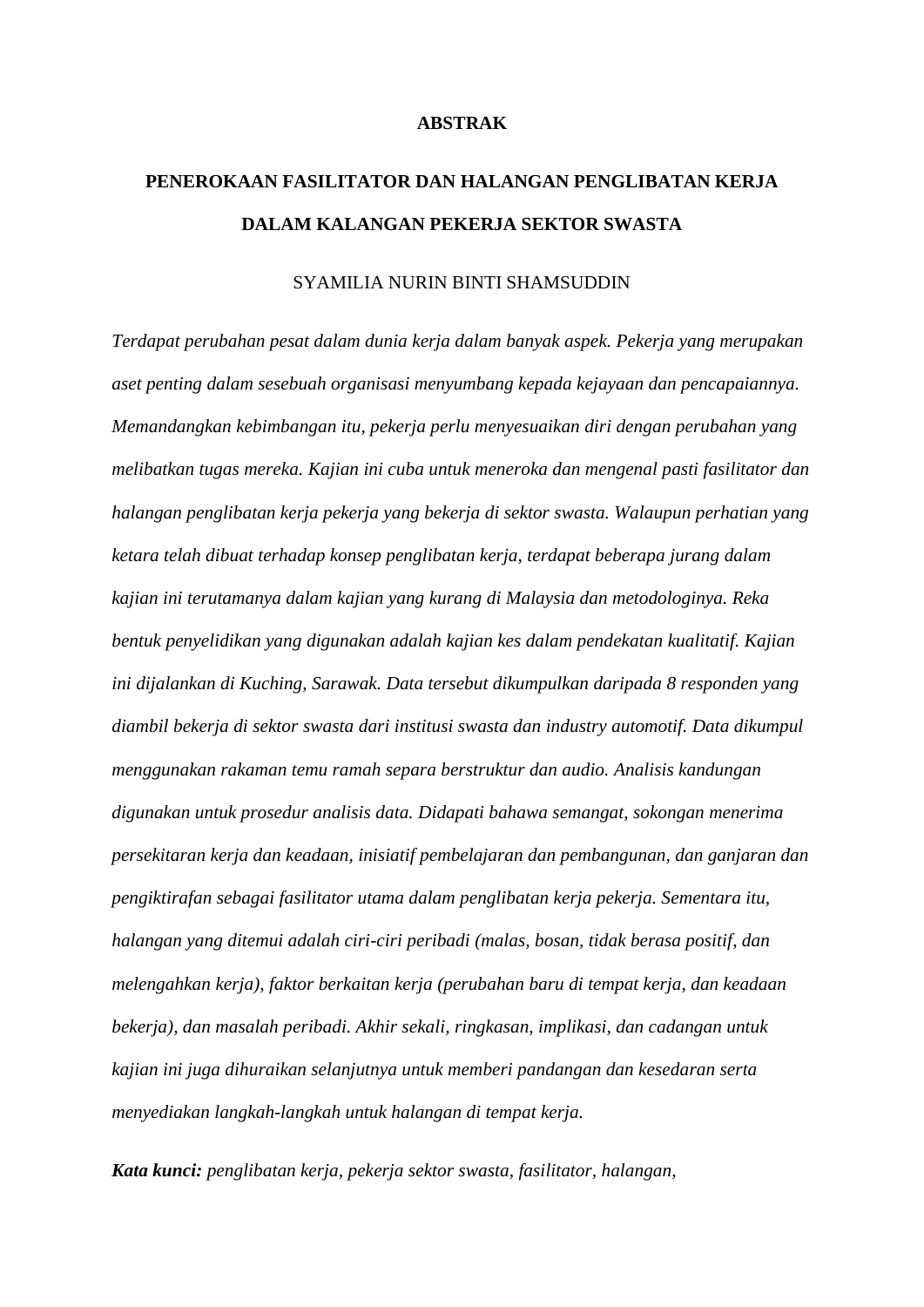#### **CHAPTER 1**

#### **INTRODUCTION**

#### **1.0 Background of Study**

According to Schaufeli (2013), engagement can be defined as the involvement, dedication, continuous effort, spirit and requires energy. Engagement mainly related to involvement, commitment, persons' passion, enthusiasm, required energy and constant effort. Work engagement can be described as the positive, influence-motivational state of satisfaction and fulfilment that is categorized by vigor, dedication and absorption (Schaufeli, 2012). The purpose of conducting this research is aiming to explore barriers and facilitators of work engagement in the private sectors. This research attempts to identify the factors affecting work engagement among private sectors workers, the challenges towards work engagement, and the reasons for barriers and disengagement occurred in organization.

The nature of works has been changing a lot nowadays which involved many countries globally (Barley, Bechky, & Milliken, 2017). The issue arises globally like advancement of technology and others which affecting workers in organization particularly. Not only that, it can also affect interaction and communication (Cascio & Montealegre, 2016). This study could provide awareness on the importance of employee relationship with their role and task.

According to Bakker and Albrecht (2018), the current trend of work engagement is that the engagement might fluctuate among person's time and situation. According to Qureshi et al. (2012), workload has been the biggest contributors in turnover and engagement issue. The "2020 Employee Experience Trends" by Qualtrics presented the percentage of employee engagement in Malaysia is 54%. In addition, engagement level in Asian countries is lower than other regions (Schaufeli, 2012). Good employee engagement will give a major impact on work engagement (Shean et al., 2019). The desire of public and private organization to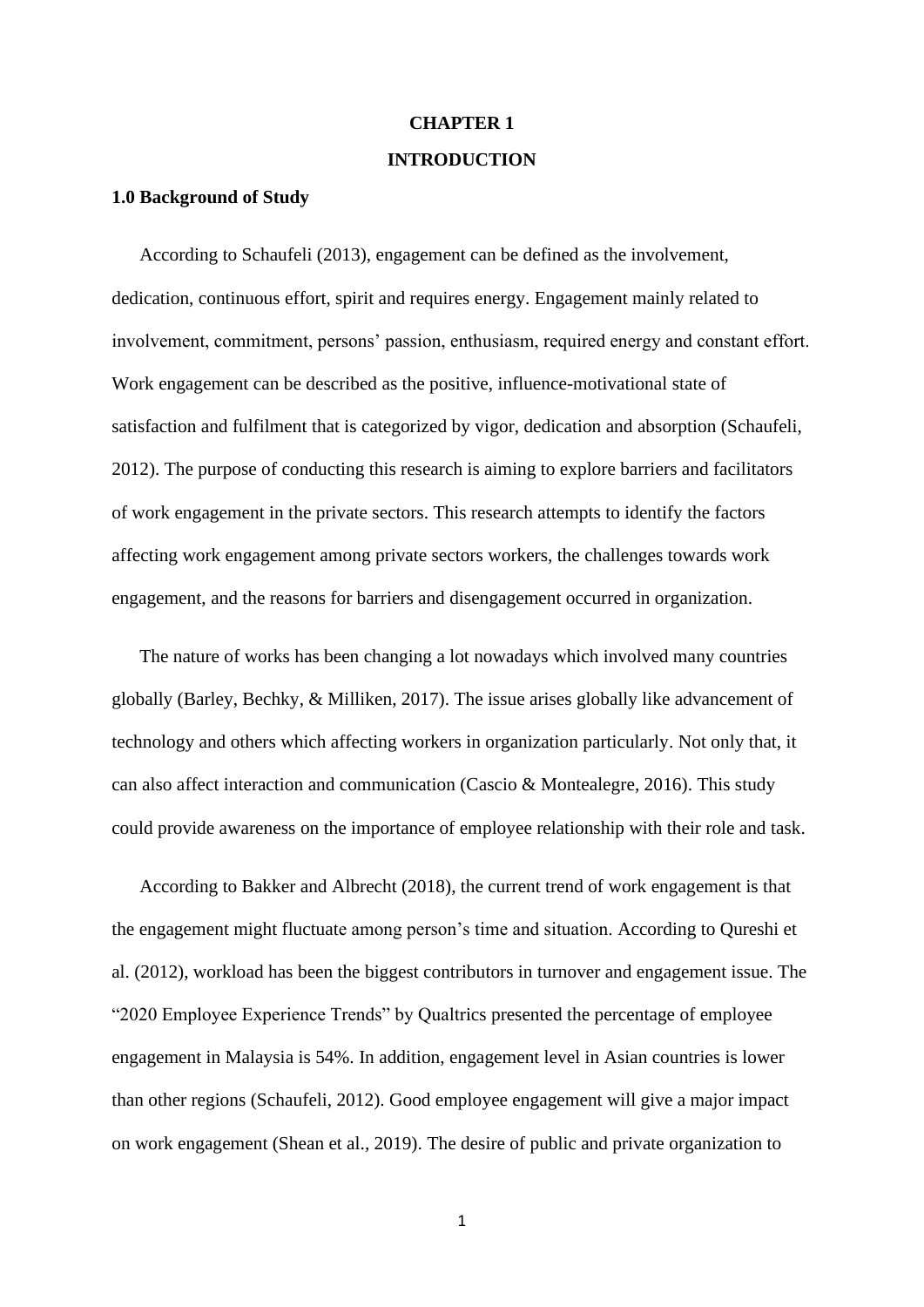have employees who are engaged because engagement has been shown to correspond with high levels of task performance, creativity, organizational behaviour and satisfaction (Bakker et al,. 2014). The focus area of this study is on a private organization work environment phenomenon, which particularly touch on the job resources involving physical, psychological, social, or organizational in nature, including equipment, participation in decision making, social support from colleagues, and flexible working times (Bakker & Albrecht, 2018).

# **1.1 Problem Statement**

The organizations' effort in building work engagement of employee by executing HRM strategies such as job design, relying on motivational job resources, job rotation, and enhanced learning and development (Schaufeli, 2012). However, there is a fluctuation on the vigor, dedication and cognitive absorption within short period of time (Sonnentag, Dormann & Demerouti, 2010). Therefore, this study is focusing on the facilitators or motivators in regards to engagement particularly as employees who have access to many job resources are in fact able to face high job demands together with personal resources; employees' cognition or beliefs, control over their environment, self-efficacy, optimism and resilience (Bakker & Albrecht, 2018). The environment at work is overwhelmingly demanding in private than any other sector because employees need to go all out for the growth of organization. The engagement of employee with their work should not be taken lightly as private sector is control by market force not political force like public sectors (Khan & Khandaker, 2016)

Other than that, conflict pertaining the disengagement of workers remain a challenge and has become a key subject of research enquiry globally (Barros et al., 2016). This comes along with the fact employees do not feel engaged at the workplaces which make Malaysia as one of the highest number in the Asia Pacific region with 26% (Mercer, 2020). It has several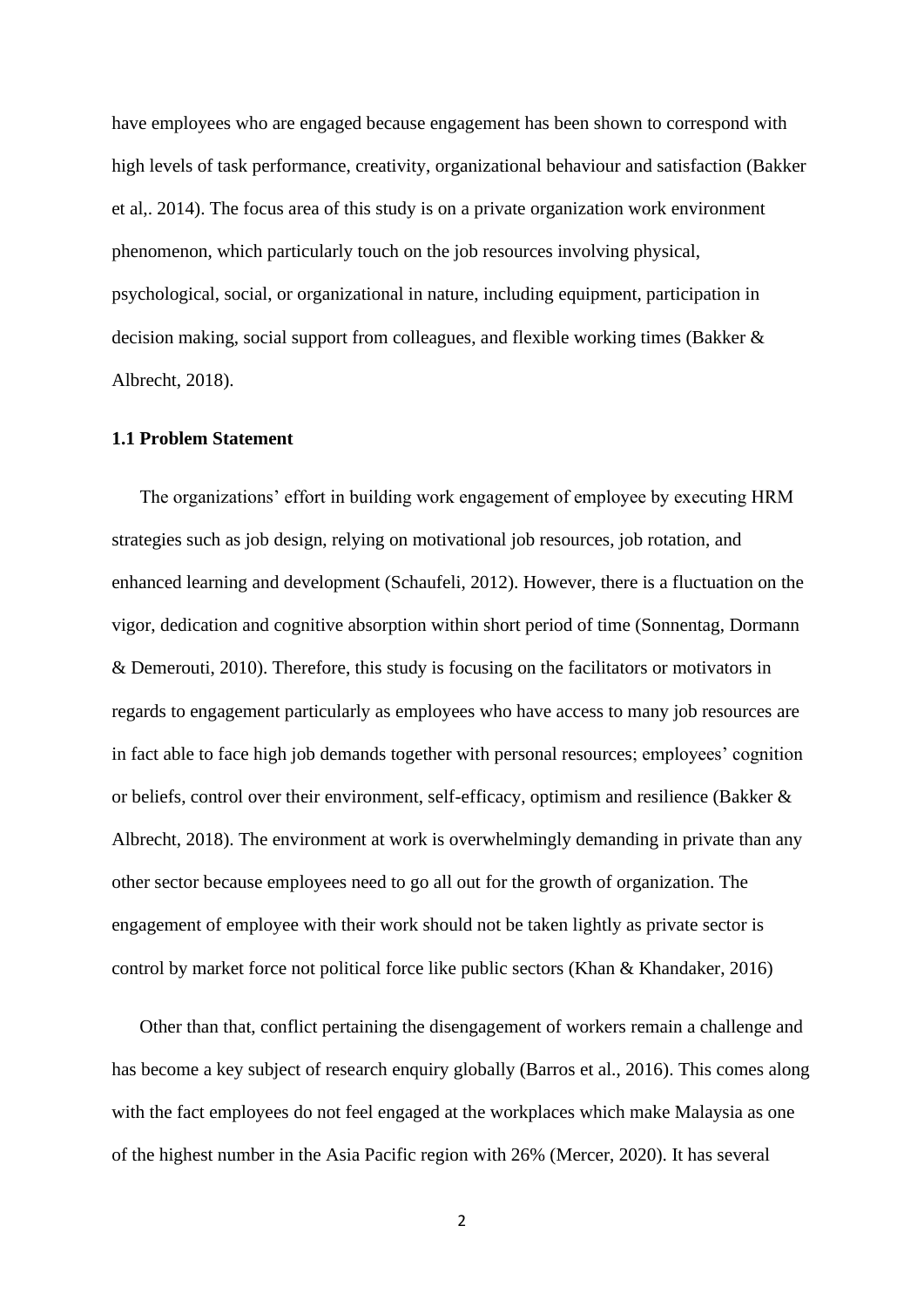impacts on the performance of an individual and organization itself. Hence, this research focuses to provide information to find out whether the people working in private sector in certain organization encountered disengagement and the reason behind it. This is because the researcher also aims to explore the barriers to work engagement. This study focuses on private sector because it operates differently than public sector as it is profit-oriented aiming growth and revenue thus it is important to be aware on the issue of employee with their job because it leads to bad or better organizations profit (Baarspul & Wilderom, 2011).

There is an increase growth of research interest in engagement including both organizational and academic circles (Guest, 2014). However, a huge number of studies regarding work engagement are often being studied by foreign countries especially in a western context (Dagher, Chapa & Junaid, 2015). Thus, location gap concerning research study will likely to answer the question about factors and barriers influencing work engagement in the context of Malaysia specifically. This study could provide different contextual perspective to work engagement in Asia country. Since, according to Schaufeli (2012), Asia countries has lower engagement level compared to other regions globally.

Moreover, in the context of sampling size or population, previous study regarding work engagement has suggested future research to widening population and conduct interview (Hong et al., 2014). The gap identified in past research is the methodology. One of the wellknown data collections from quantitative context is questionnaire. However, questionnaire limit the idea of respondent since they are only able to answer question based given by the questionnaire maker. Hence, acknowledging this suggestion from past researchers, the study aim to investigate various samples from various organizations in Malaysia private sector. Besides, the method will be carry out in interview method for better insight as suggested (Hong et al., 2014).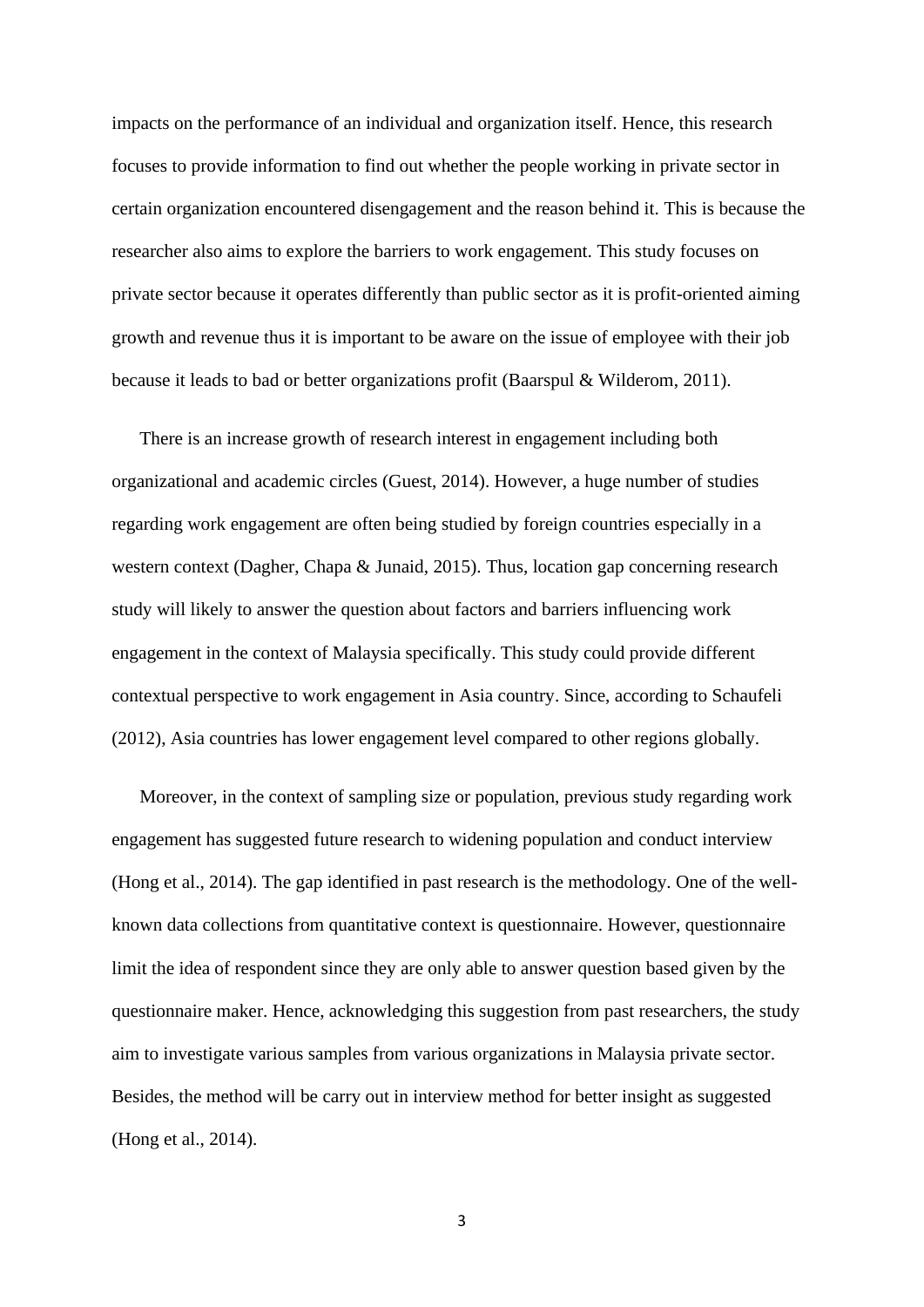## **1.2 Objectives of Study**

**General Objectives:** To explore the facilitators and barriers of work engagement in

Malaysian private sector

# **Specific Objectives:**

- To identify the facilitators of work engagement among employees
- To find out the barriers of work engagement among employees

# **1.3 Research Questions**

- 1. What are the facilitators that drive employees to be engaged in their work?
- 2. What are the barriers that hinder work engagement of employees?

# **1.4 Significance of Study**

There are several significances of this study.

# **1.4.1 Significance to Knowledge**

This study enhanced the knowledge about work engagement from the private sectors' perspective in Malaysia. This study also contributes in identifying the facilitators that motivates employee as well as the barriers in private sector which as a result giving awareness for every organization in Malaysia to pay full attention on employees' well-being and the impact it has for their task performance. Since engagement at workplace is very important thus leads to an improvement. Therefore, this study is important to encourage employers to provide a better working condition for its people. Finally, this paper may assist future researcher in reviewing literatures needed regarding this topic as it is done in qualitative method which offer more in-depth insight.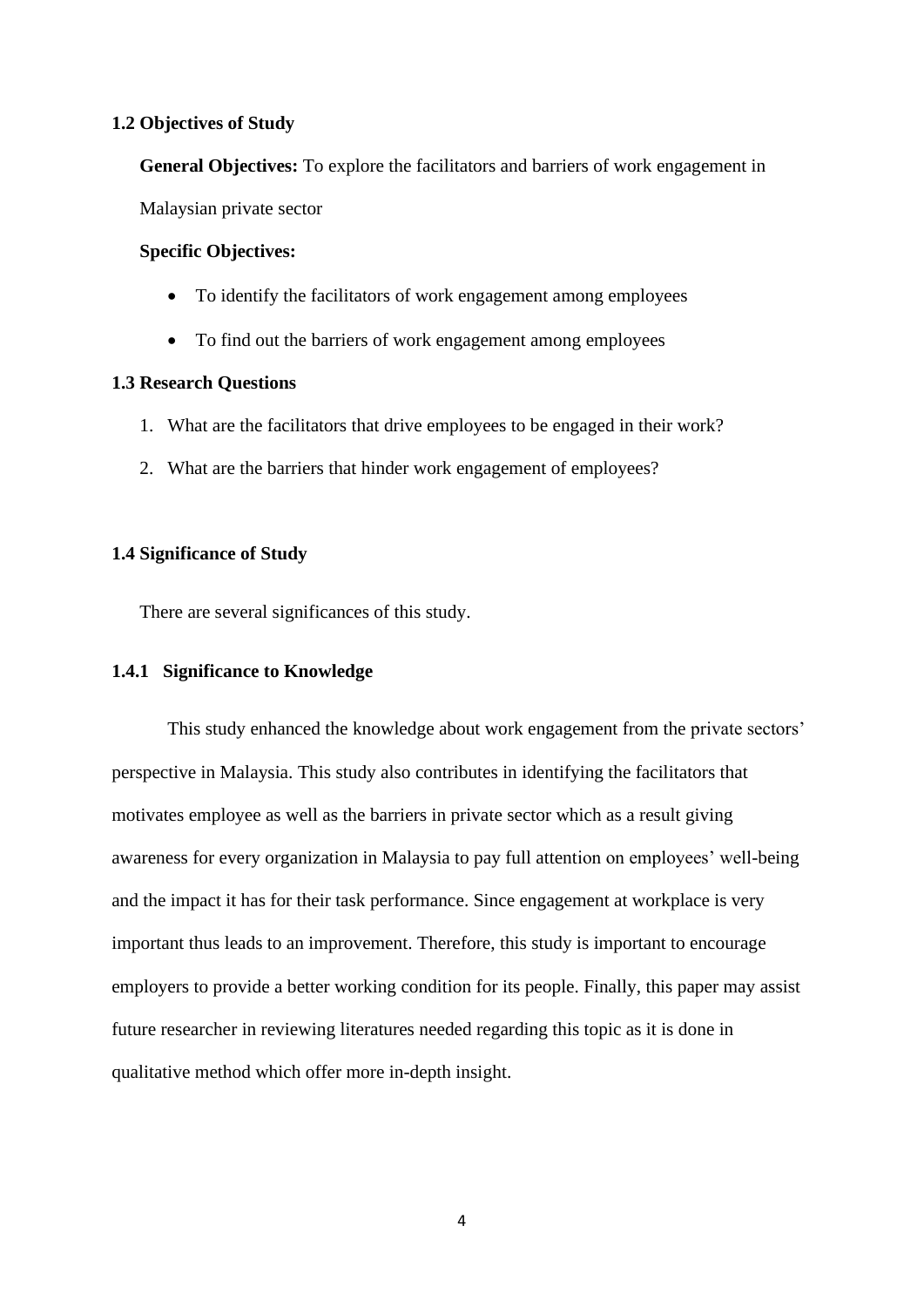#### **1.4.2 Organization**

This study might help organization to focus on the process and factor rather than only end result. Consequently, this study aims to explore the private sector in Malaysia in identifying the facilitator and challenges as well as reason of disengagement. The study may assist organization to increase learning opportunity, for instance implementing training and development, providing support and feedback as well as highlighting the importance role of leaders. Besides that, the barriers discuss in this study also can be revise for them to reflect on what is lacking and what is need to be improvise.

#### **1.4.3 Practitioner (HRD)**

The concept of engaging employees must be emphasize since it has interrelation with goals and strategy of the organization in profit earning. By identifying the barriers and facilitators, it might help policy maker or HRD practitioner to come up with new strategy to engage employees in private sector organization. As these ideas align with the significant roles of HRD in ensuring employees has the right skills, and suitable working environment while performing their task and jobs at the best conditions. Maintaining employee retention can be enhance in term of employment. Finally, to make an initiative in term of performance review related to engagement based on the outcomes for its growth entirely.

# **1.5 Limitation of the Study**

There are few limitations in conducting this study. This first limitation is the findings in this study which focuses on work engagement in private sector may not applicable in the public sector because both have different orientation and mission. Other than that, there is also limitation in the location since it only conducted in Kuching, Sarawak hence the findings does not cover overall Malaysia.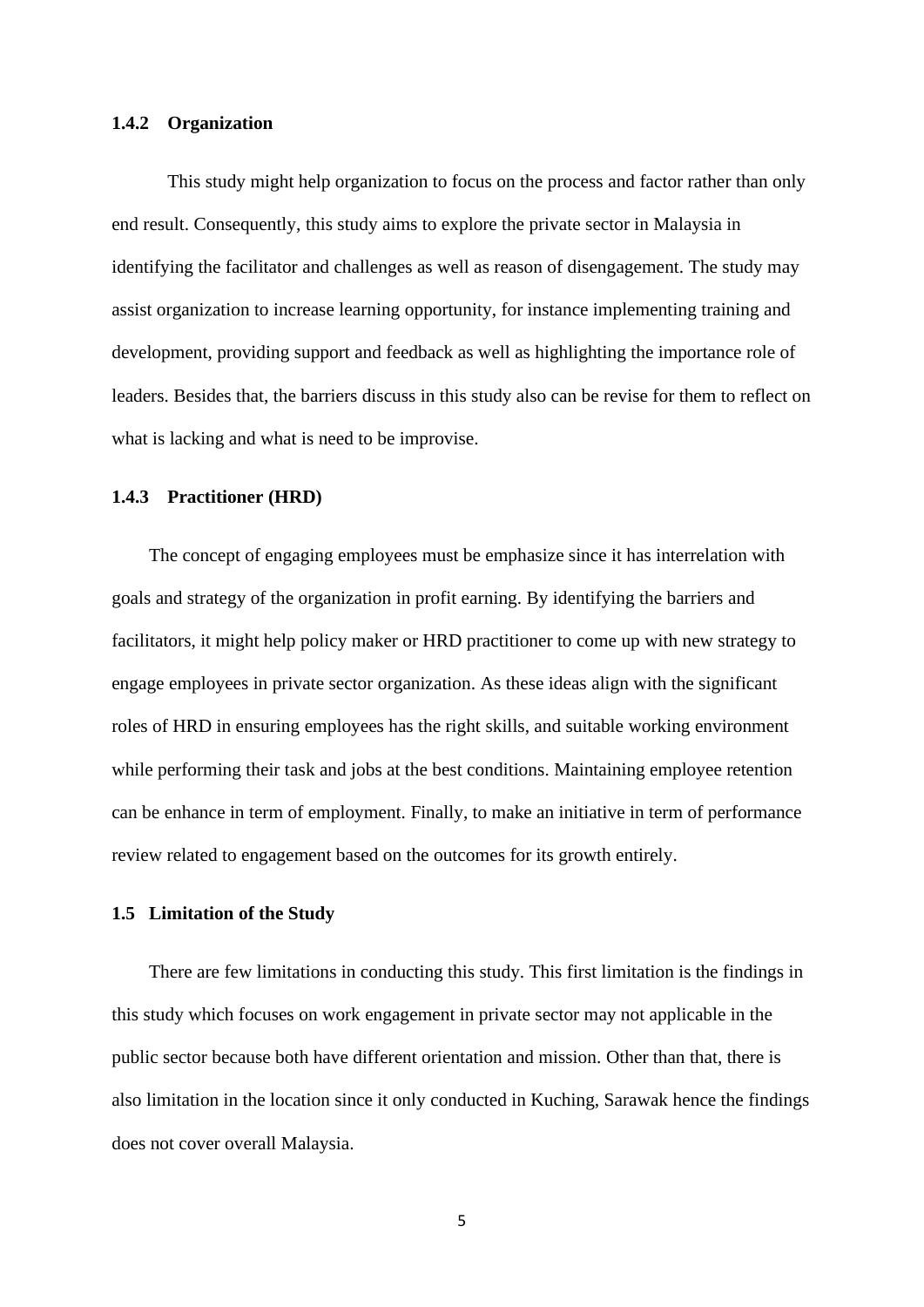# **1.6 Definition of Terms**

### **1.6.1 Work engagement**

- i. Conceptual: The harnessing of organization members' selves to work roles; in engagement, people employ and express themselves physically, cognitively and emotionally during role performances (Kahn, 1990, p. 694)
- ii. Operational: Involves a persons' commitment in their role performance and work/task whereby interconnecting personal development and the goals of the organization

# **1.6.2 Disengagement**

- i. Conceptual: Disengaging means an individual uncouple themselves from their job roles, following own self-behaviour, less connection in terms of physical as well as absence in cognitively and emotionally (Kahn, 1990)
- ii. Operational: The state whereby a person has lack of interest in their work, a sense of detachment and hardly committed to the performance roles

# **1.6.3 Private sector**

- i. Conceptual: The profit-oriented company with a mission, vision and strategy to engage in activities involving goods, services and commercialization. It includes small company, big corporation, enterprises, non-formal sectors, etc. (Bella et al., 2013)
- ii. Operational: The part of economy owned by individual or organization who is not under the government control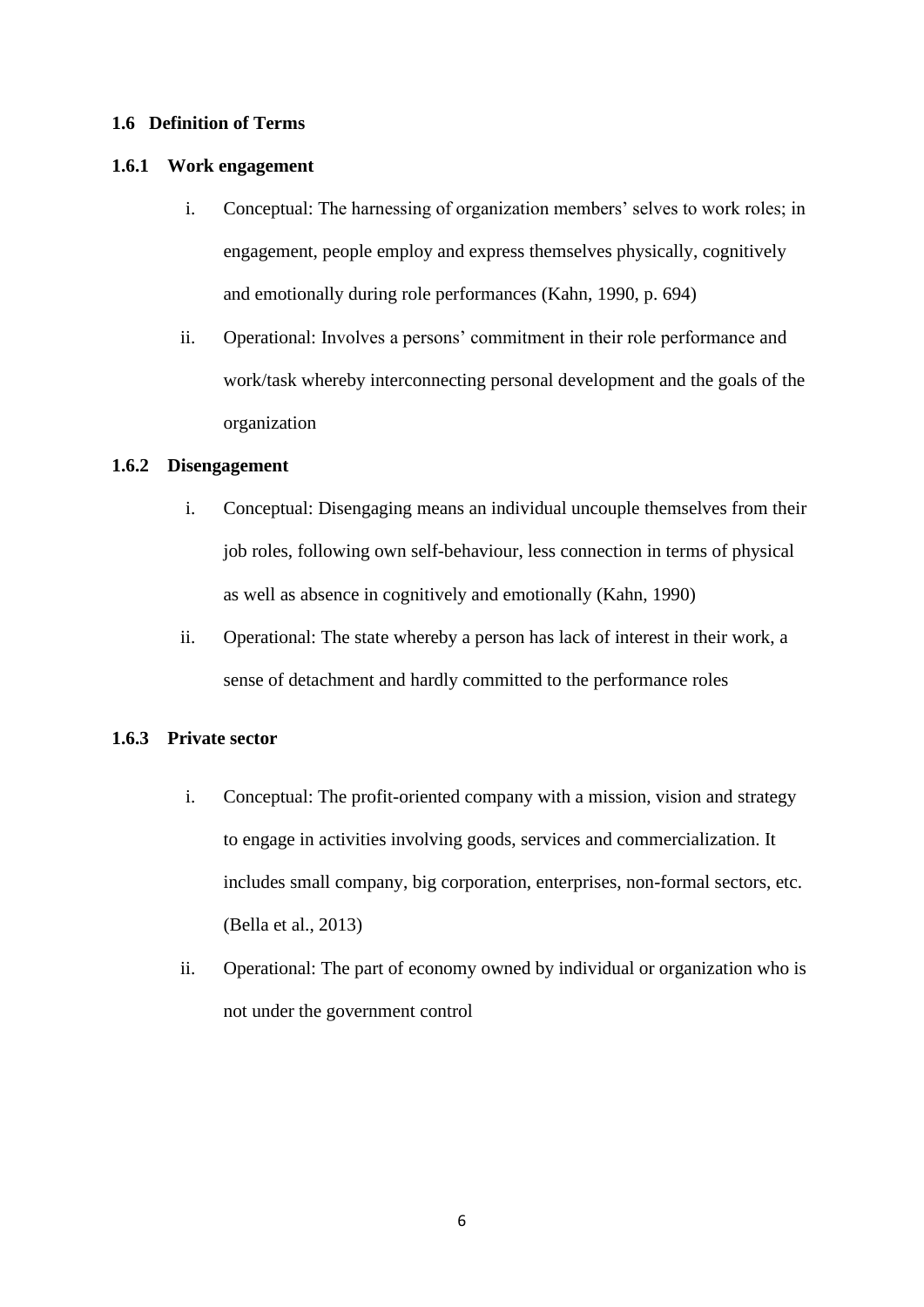# **1.6.4 Facilitators**

- i. Conceptual: The motivators of positive opportunities towards work engagement and involvement of employees (Gatenby, Rees, Soane, & Bailey, 2008)
- ii. Operational: The factor that provide an outcomes or reasons of an individual to be engage at workplace

### **1.6.5 Barriers**

- i. Conceptual: The challenges which resulting in low level of engagement among employee within their job roles and facing utter complications (Nada & Singh, 2016)
- ii. Operational: The difficulties and challenges faced by employee in engaging themselves with their work/task

# **1.7 Chapter Summary**

This chapter discussed the background of study and problem statement that eventually known as research gap. The objectives consist of general and three specific objectives then followed by the research questions as well as the contribution/significance of study. Definition of terms helps reader to better understand when reviewing this research paper. Literature review will be discussed in the next chapter.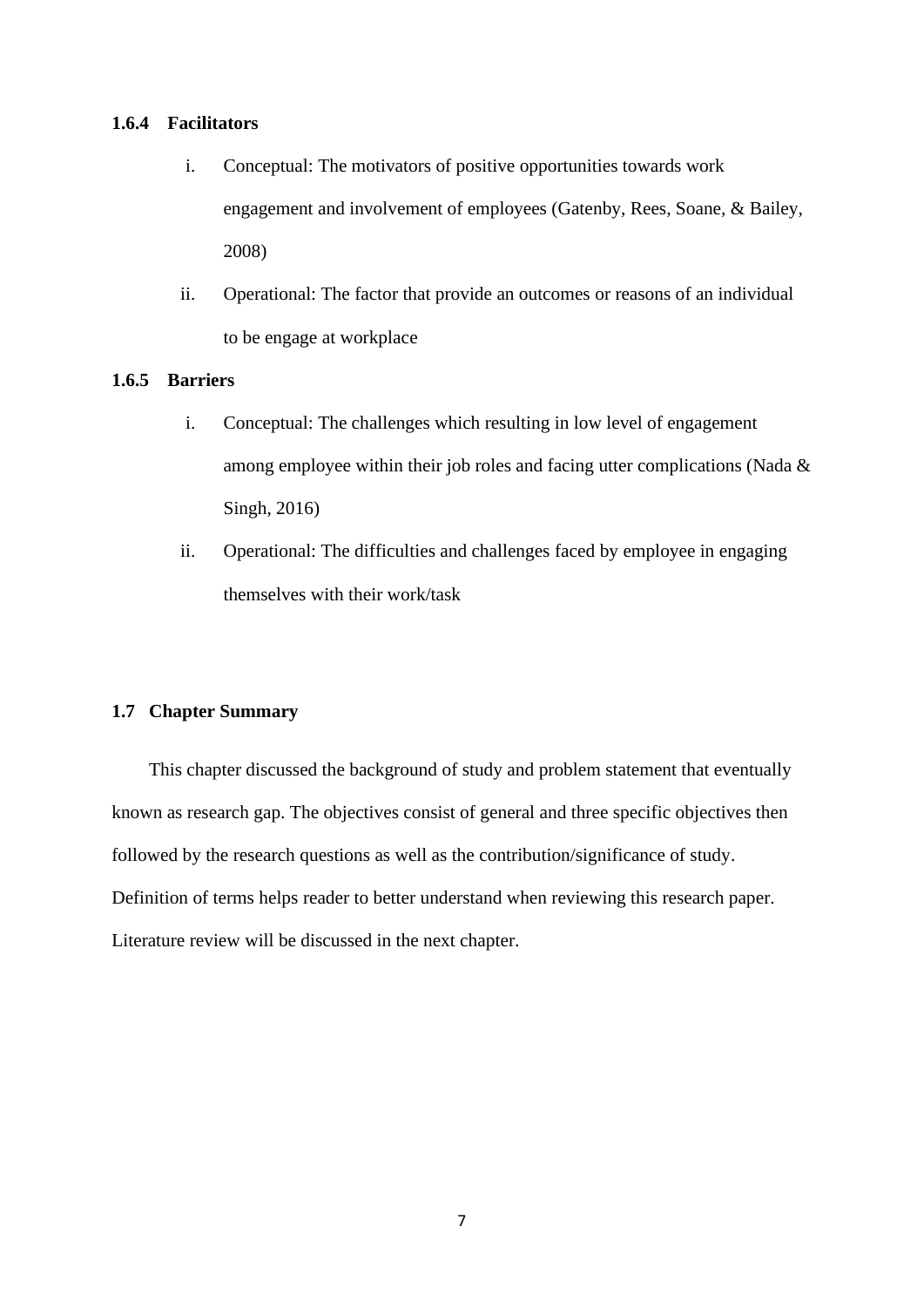#### **CHAPTER 2**

#### **LITERATURE REVIEW**

## **2.0 Introduction**

This chapter explains on the issue related to this study and previous similar findings. The first part presents the literature on work engagement. It highlights on the concept of work engagement. Then, next section will elaborate more on past research findings and the issues related to this topic which is the facilitators and the barriers. Then, next part followed by the discussion of theory in this study. This section ends with a chapter summary.

# **2.1 Work Engagement Concept**

Goffman (1961) defined engagement as the randomness involvement in the role and putting a visible attention and efforts. The importance of engaging employee with their work and organization (Katz & Kahn, 1966). Csikszentmihalyi (1982) stated flow concept regarding employee engagement whereas employee experience in a holistic sensation of their work involvement. Kahn (1990) develop the concept of personal engagement in employee engagement (The study of Kahn will further explain in next part of theory below). The role of individual is not assign equally by themselves according to both Goffman and Kahn. According to Schaufeli et al. (2002), engagement is a positive, fulfilling, work related state of mind that is categorized by vigor, dedication and absorption. May et al. (2004) supported Kahn's model by claiming the psychological condition to have strong relationship with engagement. Meanwhile engagement has relation with commitment (Robinson et al., 2004), job engagement (Schaufeli & Bakker, 2004), 18-item scale to measure employee engagement (Hewitt Associates, 2004), extended by Saks (2006) with job engagement and organization engagement concept. A study by Truss et al. (2006) established the view of Kahn in employee engagement that operationalised in large survey, employees; connection with co-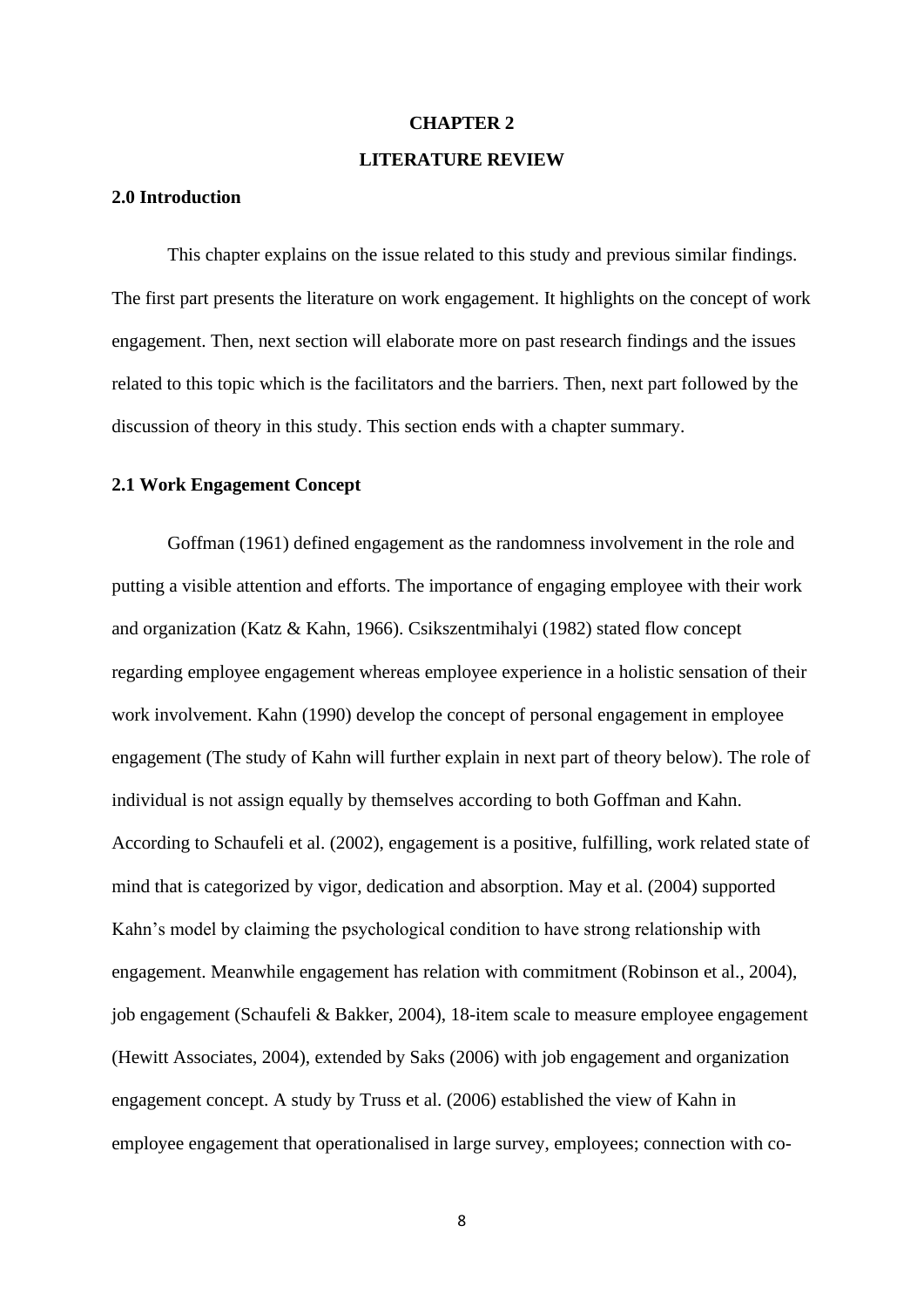workers, managers, and organization which build an engagement and enhance motivation about their job (Gatenby, 2008). Macey and Schneider (2008) defined engagement according to three classification which are psychological state, behavioural engagement an trait engagement. Three behaviours of employee in engagement related to their performance in job, citizenship behaviour and involvement (Newman & Harrison, 2008). Cook (2012) described engagement as the positive thinking and feeling of employee towards the organization, striving organizational goals (customers, colleagues and stakeholders.

#### **2.1.1 Types of work engagement**

There are two types of work engagement which are habitual engagement and task engagement (Schaufeli & Salanova, 2011). Schaufeli and Salanova (2011) describe both habitual engagement refers to the job generally meanwhile task engagement highlights on the task at hand. Job that involves several tasks and due to that employee feel engaged towards particular task rather than the others (Schaufeli, 2012). The characteristics of task also can result in work engagement. Other than that, the prediction of work engagement can come from personal and social resources (Sonnentag, 2017).

# **2.1.2 The importance of Engagement**

According to Bell (2021), employees who are engaged usually put greater effort into their works whereas it will create a better quality of work. Singh (2018) reported that engaged workers has an impact towards organization's performances. Employees who are engage perform better than people who are non-engaged at work (Monica, 2019). Demerouti and Cropanzano (2010) also expressed that job performance has strong connection with employee work engagement. It is supported by Macey and Schneider (2008) which the result of engagement can improve employee performance.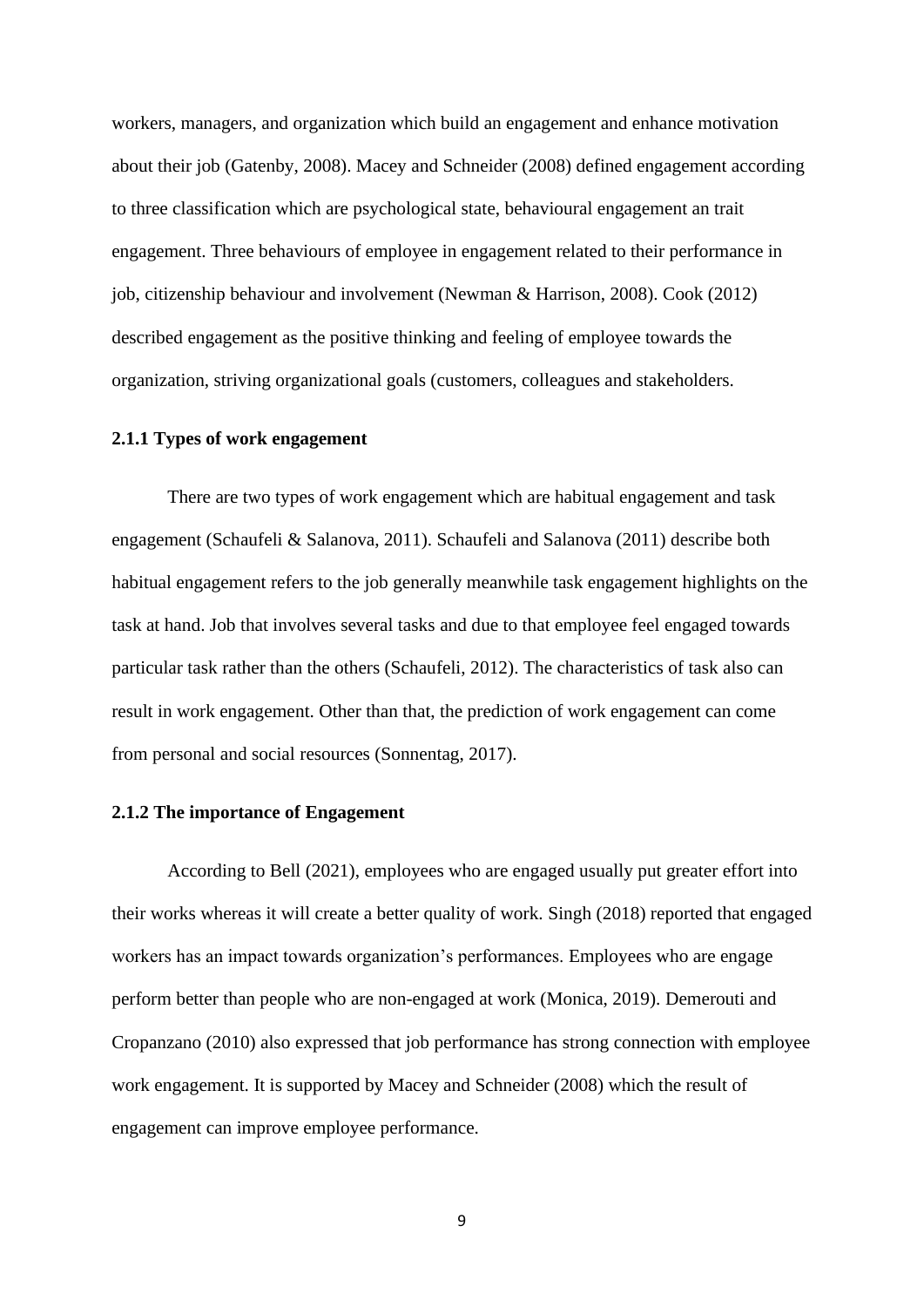#### **2.2 Facilitators of work engagement**

Engaging employees is very crucial in the world of work. It gives an impact to individual, organization and economy as well. When employees feel engage with their works, they tend to enjoy in doing their task which leads to an effectiveness (Bakker & Leiter, 2010).

#### **2.2.1 Job Resources**

Bakker and Leiter (2010) presented that job resources has positive relationship on work engagement whereby the facilitators includes social support from co-workers and supervisors, various skills, feedback on performance, autonomy and learning opportunity. Social support has significance relationship with work engagement which refers to individual who gain support from others (superiors and co-workers) physically and mentally to relieve tensions (Li & Sida, 2014). Low neuroticism and receiving support and feedback from supervisors can lift up employees' morale, motivation and determination (Chandani, Mehta, Mall & Khokhar, 2016). In a study of private sector, the factors of engaging workers involve communication, decisions' authority, supportive superiors and also tangible rewards motivators (Shee-Mun et al., 2012). Another factor to promote is through trusting management, supervisor and colleagues (Chughtai & Buckley, 2008). Gozukara and Simsek (2015) claimed that transformational leadership has positive influence on work engagement whereby the result of the study focuses on job autonomy and organization identification in regards to work engagement in the context of leadership. Moss (2008) found that leadership offered a great security to their followers in public and private sector by giving support in term emotional and recognize their effort (Carasco-Saul et al., 2015).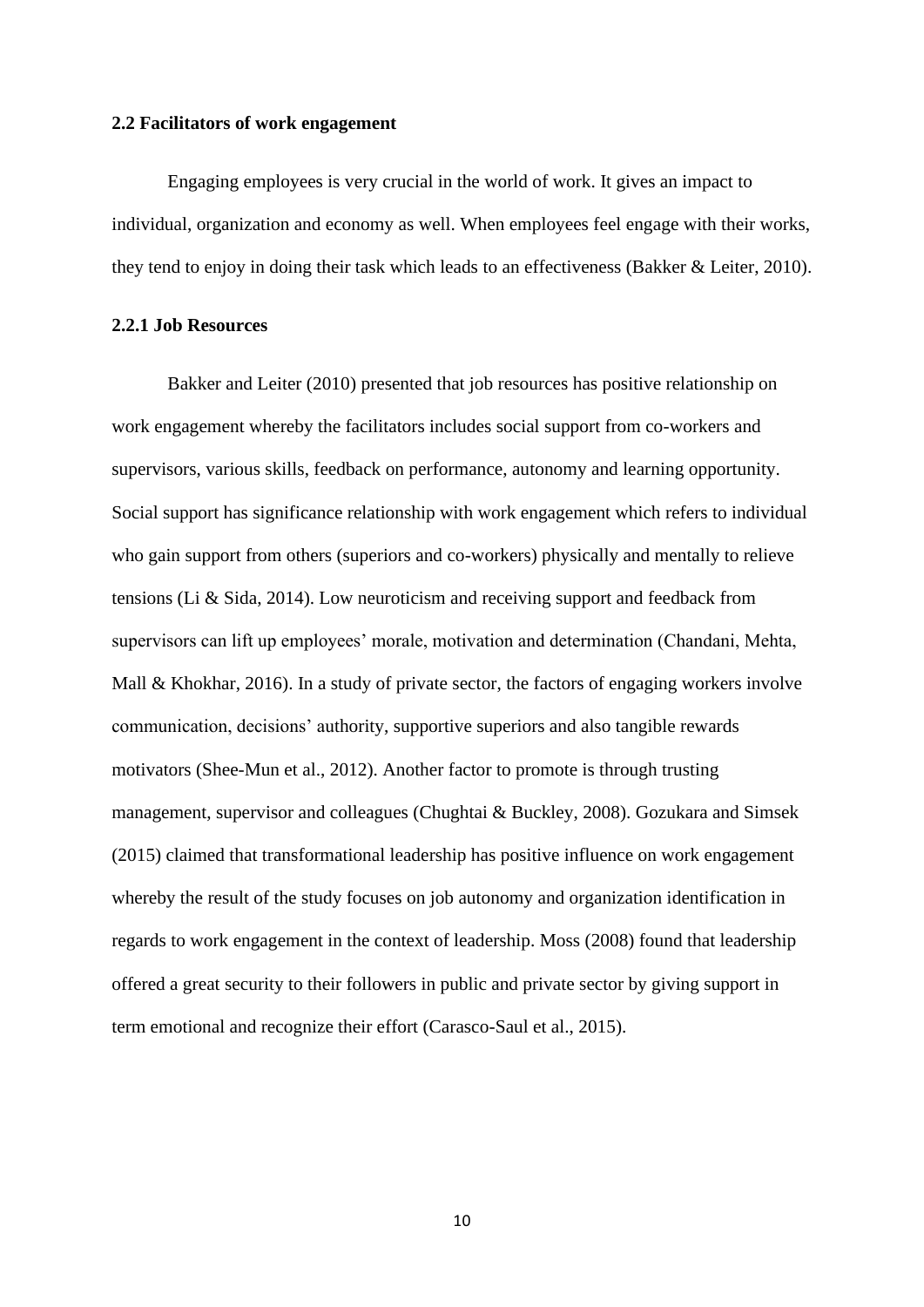#### **2.2.2. Psychological and Physiological**

Chaudhary (2014) reported two predictors influencing work engagement which are psychological human resource development climate and self-efficacy. On the other hand, the facilitators of work engagement highlights on the theory of Kahn (1990) which are psychological safety and availability as well as meaningfulness. Meaningfulness here refers to the job and task that is worthy and valuable and reflects on the cognitive, physical and mentally (Kahn, 1990). The effect of physiological referring to healthy lifestyle and exercises boost up work engagement as it can reduce stress, help with mental health, burnout, sick leave and able to prevent absenteeism (Knight, Patterson & Dawson, 2016).

# **2.2.3 Characteristics**

Some researchers found that the motivator of work engagement has to do with proactive personality. Individual with pro-active personality, core self-evaluation and leader member exchange has strong relationship with task performance and also has become one of the drives that influence the work engagement (Monica, 2019). According to Li and Sida (2014), proactive personality is the moderator of work engagement that touched on the influence of social support and the conflict of work family. In the study of Sonnentag (2017), focus factors are the features of the task which involves task availability, characteristics and specificity. Brkich, Jeffs and Carless (2002) stated that employee who has high level of compatibility with their own characteristics and job requirement obtain a satisfaction in their job.

#### **2.2.4 Rewards and Recognition**

The rewards can be in term of intangible and tangible that can be the motivators of work engagement (Shee-Mun et al., 2012). Rewards and recognition has greater impact on